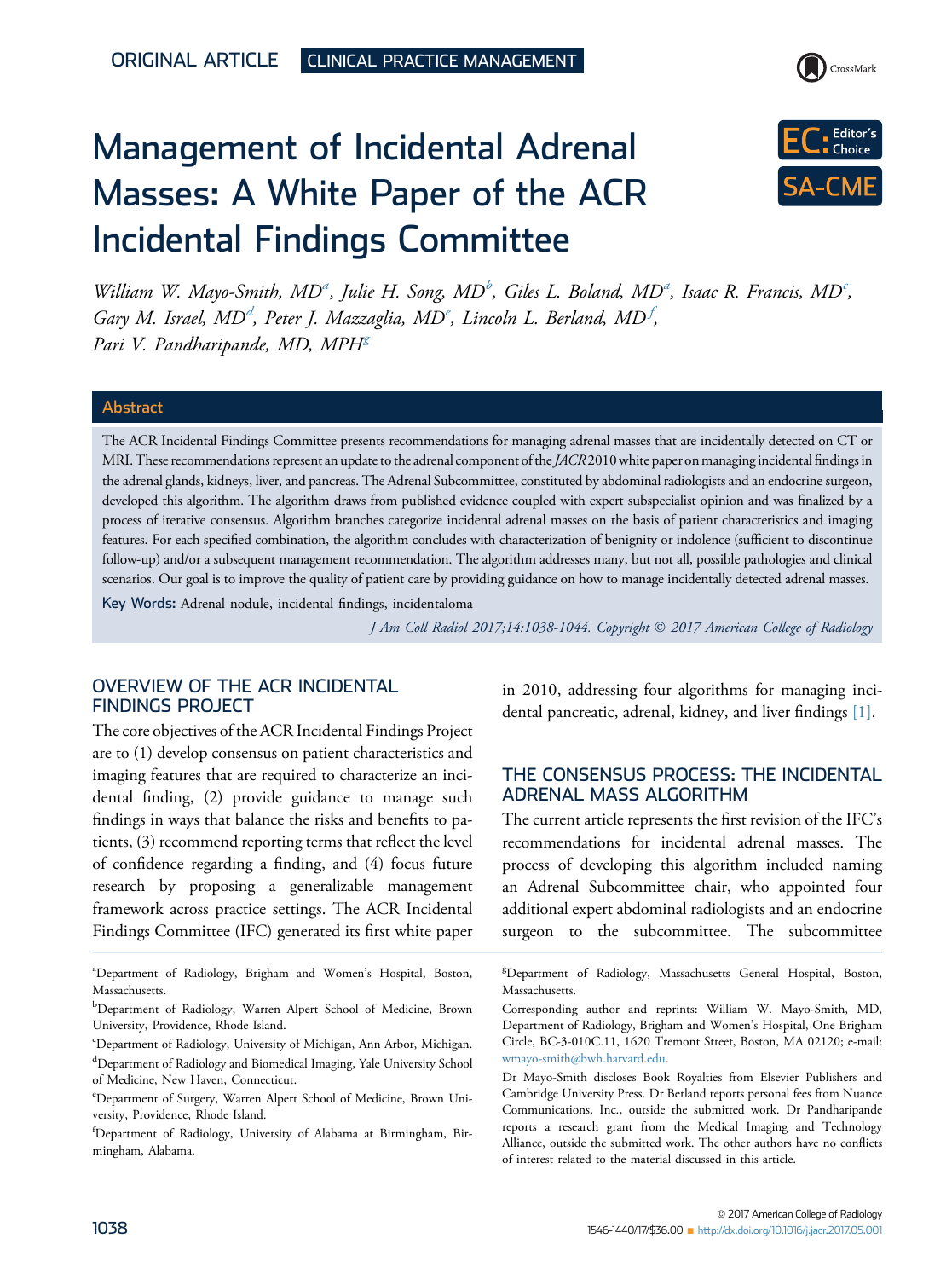developed and gained consensus on a preliminary version of the algorithm, using published evidence as their primary source. Where evidence was not available, they invoked the collective expertise of their team. The preliminary algorithm underwent review by additional members within the IFC, including the Body Commission chair, the IFC chair, and the additional IFC subcommittee chairs. The revised algorithm and corresponding white paper draft were submitted to additional ACR stakeholders to gain input and feedback. Consensus was obtained iteratively after successive reviews and revisions. After completion of this process, the algorithm and white paper were finalized. The IFC's consensus processes meet policy standards of the ACR. However, they do not meet any specific, formal national standards. This algorithm and set of recommendations does not represent the policy of the ACR Practice Guidelines or the ACR Appropriateness Criteria. Our consensus may be termed "guidance" and "recommendations" rather than "guidelines," which has a more formal definition [1].

## ELEMENTS OF THE FLOWCHARTS: COLOR **CODING**

Within the flowchart [\(Fig. 1](#page-2-0)), yellow boxes indicate using or acquiring clinical data (eg, mass features, size, or interval stability), green boxes describe recommendations for action (eg, follow-up imaging, biopsy, or consideration of resection), and red boxes indicate that workup or follow-up may be terminated (eg, if the mass is benign or indolent). To minimize complexity, each algorithm addresses most, but not all, imaging appearances and clinical scenarios. Radiologists should feel comfortable deviating from the algorithm in circumstances that are not represented in the algorithm, on the basis of the specific imaging appearance and patient characteristics.

#### SALIENT CHANGES FROM THE 2010 ALGORITHM

Salient changes from the 2010 algorithm [1] are as follows:

- n updated references to support recommendations;
- $\blacksquare$  suggesting further evaluation of adrenal masses that are >2 and <4 cm in the absence of a prior cancer because malignancy is more likely in larger masses;
- <sup>n</sup> updated information about the role of PET/CT and biopsy in oncology patients;
- n updated information about dual-energy CT to characterize adrenal lesions;
- suggesting reduced–radiation dose adrenal CT protocol as the optimal test for further characterizing

an adrenal mass because it evaluates both density and washout characteristics in a single examination; and

 $\blacksquare$  recommending consideration of biochemical evaluation for incidental adrenal masses, recognizing that there is not substantial literature to support this practice.

#### NATURE AND SCOPE OF THE PROBLEM

Incidental adrenal masses are common, estimated to occur in approximately 3% to 7% of adults [2-6]. The most frequent type is a benign, nonhyperfunctioning adenoma [7]. It has been shown that the overwhelming majority of adrenal masses in patients with no known malignancy are benign [8]. Given the high prevalence of benign adrenal masses in the general population, even an incidental adrenal mass in an oncology patient is most likely benign [9,10]. However, the adrenal gland is also a common site for metastases and, much less commonly, primary adrenal tumors, including pheochromocytomas, aldosteronomas, and adrenal cortical carcinomas.

The principal challenge of managing incidental adrenal masses is to correctly identify the rare unexpected malignant lesion or hyperfunctioning adenoma, while sparing the vast majority of patients—who have benign, clinically insignificant disease—unnecessary clinical workup and follow-up examinations. When we do not make every attempt to distinguish clinically significant from insignificant disease, we are at risk for overdiagnosis, a circumstance that arises when a disease is detected that will never affect patients over the course of their lifetimes [11]. Physicians' desire for diagnostic certainty and discomfort with diagnostic uncertainty has led to increased ordering of tests, which contributes to overdiagnosis [12]. Overdiagnosis places patients at risk for anxiety and unnecessary harms from diagnostic procedures and treatment; moreover, the costs incurred can be substantial. In the setting of benign incidental findings, the concept of nonreporting has been introduced but remains controversial [13]. Because of the high prevalence of benign incidental adrenal masses, we strongly encourage radiologists to consider risks for overdiagnosis when managing affected patients.

Because incidental adrenal masses are so common, there is substantial variability in radiologist reporting and recommendations concerning their management [14]. Endocrinologists and endocrine surgeons have each published their own guidelines on following incidental adrenal findings  $[2,4,15,16]$ , but the recommendations from these reports have been variable and critiqued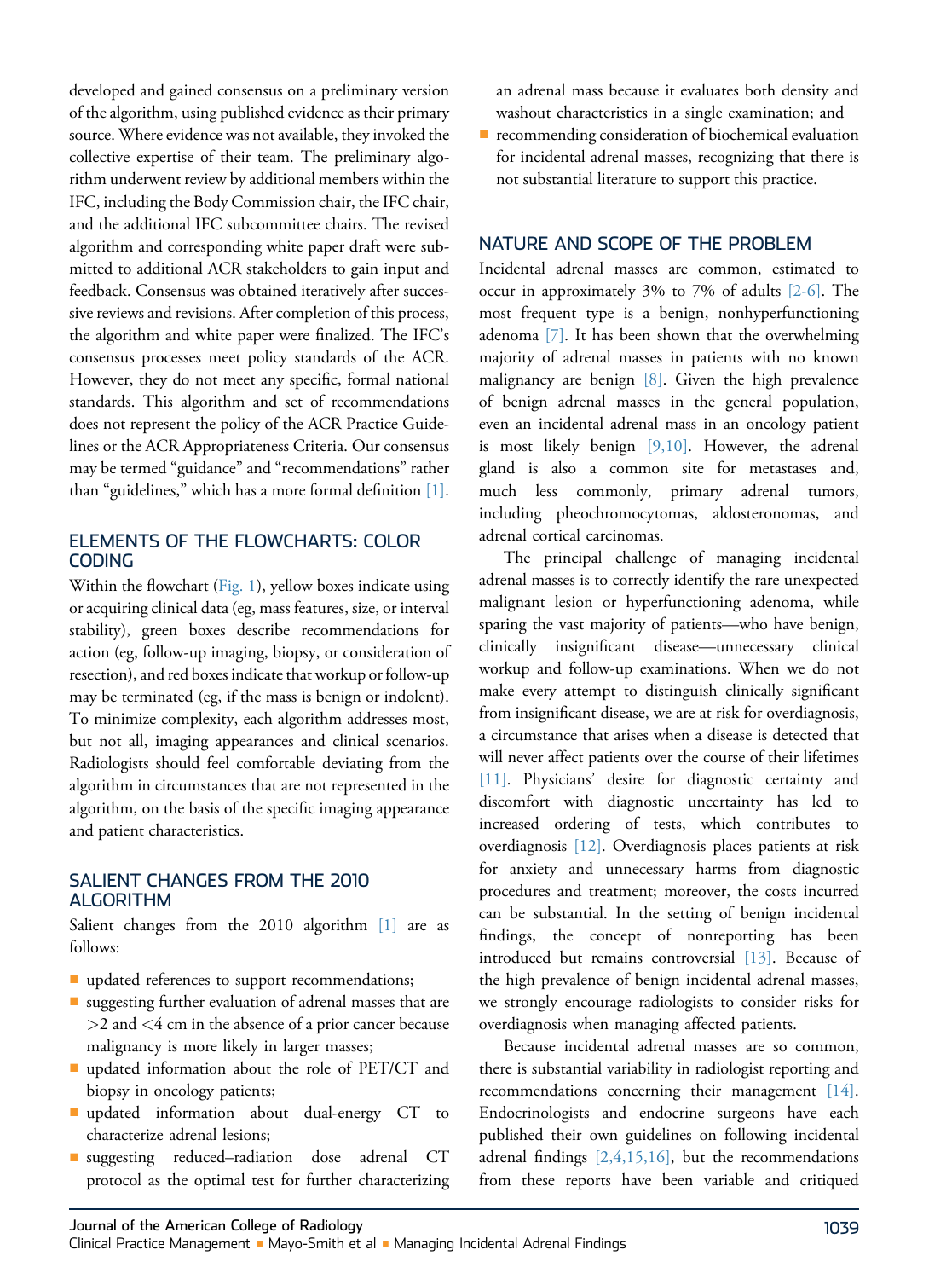<span id="page-2-0"></span>

Fig 1. Algorithm for evaluation of an incidentally detected adrenal mass. (1) Consider biochemical assays to determine functional status and exclude pheochromocytoma before biopsy/resection. (2) "No enhancement" applies if an examination without and with intravenous contrast is available. (3) "Isolated" defined as no other metastatic disease identified. (4) May consider chemicalshift MRI (CS-MR). APW = absolute percentage washout; Ca<sup>++</sup> = calcification; F/U = follow-up; HU = Hounsfield units; Hx = history; NCCT = CT without intravenous contrast; RPW = relative percentage washout;  $+$  = positive.

as ineffective by some endocrinologists [17]. Here, we present an algorithm and recommendations to differentiate a benign "leave-alone" adrenal mass (eg, nonhyperfunctioning mass, myelolipoma, hemorrhage, cyst) from one that warrants treatment (eg, metastasis, adrenal cortical carcinoma, hyperfunctioning adrenal tumor) (Fig. 1).

## REPORTING CONSIDERATIONS

The following features are important to report to optimize recommendations for managing incidental adrenal masses:

■ Diagnostic imaging features: macroscopic fat, low CT density ( $\leq$ 10 Hounsfield units [HU]), MR signal drop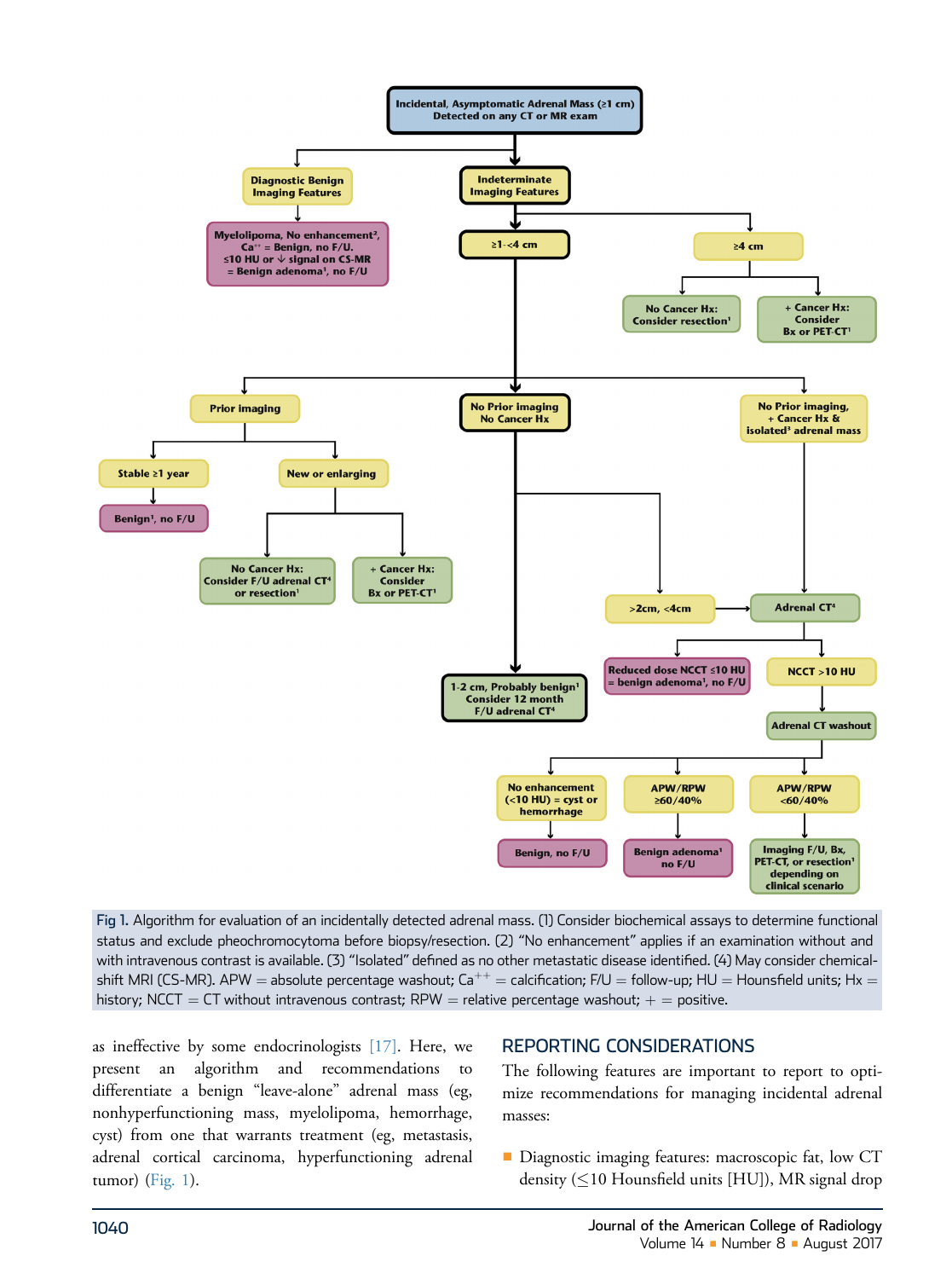between in-phase and opposed-phase imaging, and hemorrhage.

- **n** Size of lesion: larger lesions are generally more suspicious.
- Change in size of lesion over time: growing lesions are more suspicious.
- Whether the patient has a history of cancer is important to know when optimizing the management of incidental adrenal masses. Although the vast majority of adrenal masses are benign, metastasis is more likely in patients with known malignancies.
- <sup>n</sup> Correlation with clinical signs or symptoms (hypertension, Cushing's features) that may suggest a biochemically active neoplasm.

#### INCLUSION AND EXCLUSION CRITERIA FOR USE OF THE ALGORITHM

Our algorithm consists of a single flowchart with associated recommendations ([Fig. 1](#page-2-0)). The algorithm should be applied to patients who are adults  $(\geq 18$  years of age), asymptomatic, and referred to imaging for a reason that is unrelated to potential adrenal pathology. This algorithm can be applied to patients with bilateral adrenal masses, with each lesion assessed separately. Although the algorithm reflects the most commonly encountered imaging scenarios, there are exceptions that depend on the individual patient's presentation, history, and clinical context. For example, further evaluation of an incidental adrenal mass would be unlikely to alter management if there are multiple metastatic lesions elsewhere.

#### IMPLICATIONS OF IMAGING AND CLINICAL FEATURES

#### Five Common Principles of the Algorithm

- 1. In general, an incidental adrenal mass that is <1 cm in the short axis need not be pursued. We provide such guidance to address circumstances in which radiologists identify subcentimeter "nodularity" or adrenal "thickening" and are uncertain whether such findings should qualify as adrenal masses.
- 2. Incidental masses are primarily categorized by the presence of diagnostic imaging features (described in the "[Reporting Considerations](#page-2-0)" section), adrenal mass size, growth (the determination of which requires the availability of prior imaging), and cancer history.
- 3. To determine whether an adrenal mass that is  $\geq 1$ to  $\leq$  4 cm and  $>$  10 HU qualifies as a benign adenoma, a dedicated adrenal CT protocol is the imaging examination of choice because it permits such

characterization using both density measurement and contrast washout.

- 4. Radiologists should refer to available prior imaging examinations whenever possible to determine the stability of an adrenal mass. Even if not of the same examination type, prior imaging studies that include the adrenal glands—such as chest CT, PET/CT, abdominal ultrasound, or lumbar spine MRI—can be helpful.
- 5. Clinical context is a crucial factor for adrenal mass management. Workup of an incidental adrenal mass in a patient unable to receive treatment, or who has serious comorbidities and limited life expectancy, may be unnecessary.

## OVERVIEW OF THE ALGORITHM

## Masses With Diagnostic Benign Imaging **Features**

If an adrenal mass has diagnostic features of a benign mass such as a myelolipoma (presence of macroscopic fat), cyst, or hemorrhage (masses without enhancement, defined as change in pre- and postcontrast imaging of <10 HU), no additional workup or follow-up imaging is needed. Similarly, a benign calcified mass, such as an old hematoma or a calcification from prior granulomatous infection, also needs no further imaging. If the mass has a density of  $\leq 10$  HU on unenhanced CT or signal loss compared with the spleen between in- and opposed-phase images of a chemical-shift MRI (CS-MRI) examination, these features are almost always diagnostic of a lipid-rich adenoma, regardless of size [10,18-23]. Again, in such circumstances, no further imaging is needed.

## Masses Without Diagnostic Features ( $\geq$ 1 to  $<$  4 cm)

If there are no diagnostic benign imaging features but the adrenal mass has been stable for 1 year or longer, it is very likely benign, requiring no additional imaging [24]. Conversely, a new or enlarging mass raises suspicion for malignancy. In patients with cancer history and enlarging adrenal masses, consider PET/CT or biopsy to exclude metastatic disease. Patients with no cancer history and enlarging indeterminate adrenal masses should undergo biochemical evaluation and, depending on the rate of growth, surgical resection (without biopsy) to treat possible adrenal cortical carcinoma. Both benign and malignant adrenal masses may enlarge over time, and there is not a known growth-rate threshold to differentiate benign from malignant adrenal masses [25].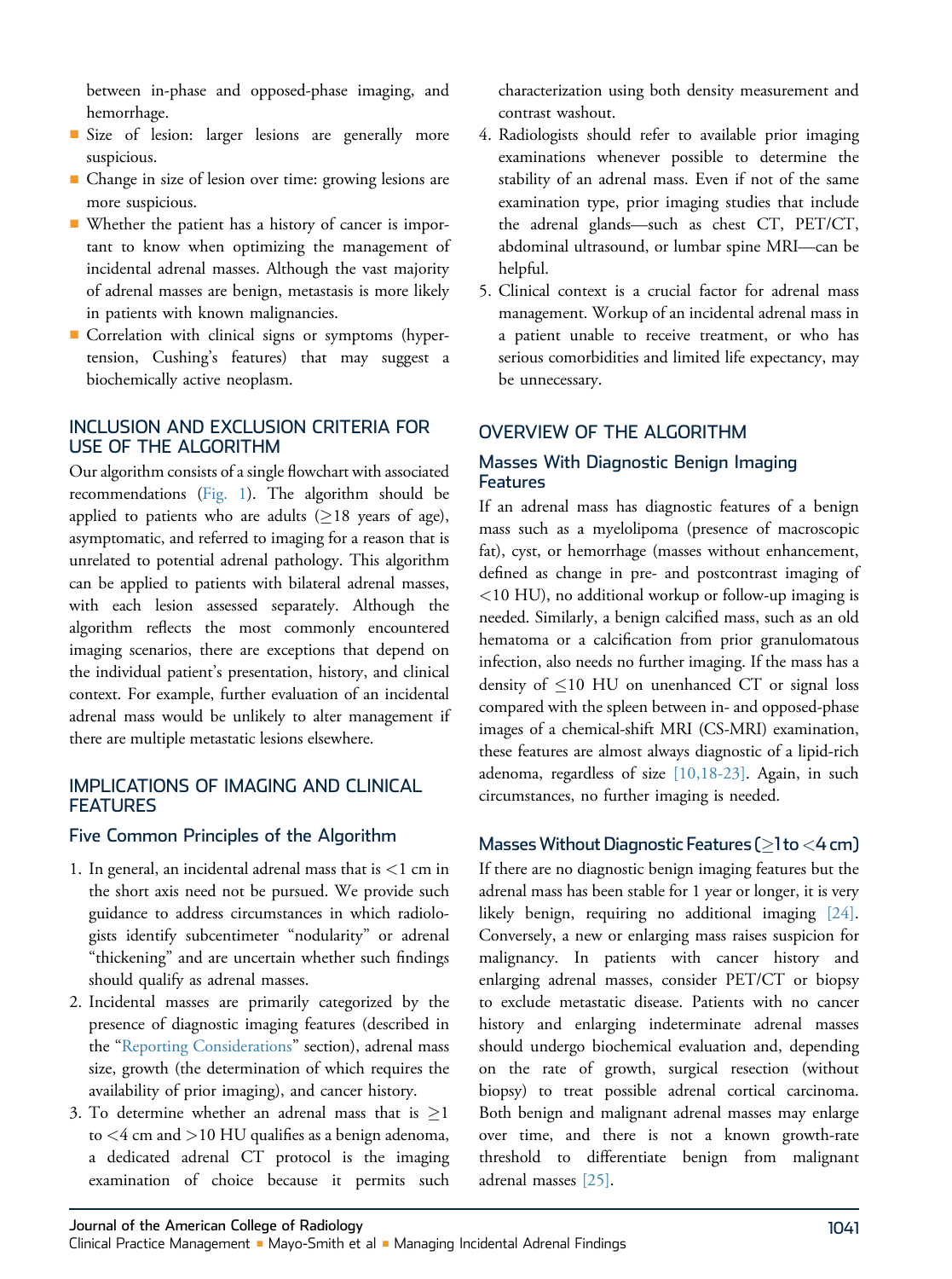If the patient has no history of cancer, even if there are no diagnostic benign imaging features or prior examinations to assess stability, the mass is still almost certainly benign [26]. However, one could consider a follow-up adrenal CT protocol (described later) in 12 months for lesions 1 to 2 cm in size to document stability. For those likely benign larger lesions measuring >2 but <4 cm, a dedicated adrenal CT protocol may be obtained at the time of identification to confirm benignity [27-29]. In the less common scenario in which a specific benign diagnosis cannot be made using a dedicated adrenal CT protocol, 6- to 12-month followup CT to document stability or resection may be considered, depending on the clinical context.

If the patient has a history of cancer without known metastatic disease and the adrenal mass has no benign diagnostic benign imaging features or prior examinations to document stability, a dedicated adrenal CT protocol is recommended (without and with intravenous contrast) because benign and malignant lesions usually cannot be differentiated using contrast-enhanced CT alone [30]. If the adrenal mass demonstrates central necrosis, the likelihood that the lesion is metastatic increases, and adrenal biopsy or PET/CT may be considered [30,31]. PET/CT in this circumstance is to both characterize the adrenal mass (metastases tend to be more <sup>18</sup>Ffluorodeoxyglucose avid than adenomas) and detect occult extra-adrenal metastases [30].

#### Masses Without Diagnostic Features ( $>4$  cm)

For an isolated adrenal mass that is  $\geq$ 4 cm in size, if there are no benign diagnostic features or history of cancer, surgical resection (without biopsy) is recommended to treat possible primary adrenal cortical carcinoma.

#### OVERVIEW OF DIAGNOSTIC STRATEGIES IN THE ALGORITHM

## Adrenal CT Protocol

A dedicated adrenal CT protocol permits characterizing benign adrenal adenomas using two different techniques: density measurement and contrast washout. The recommended collimation for an adrenal CT is 3 mm, with reconstructions in the axial and coronal planes. An adrenal protocol CT consists of an unenhanced CT acquisition through the upper abdomen, which is reviewed in real time by the covering radiologist. If there are not benign diagnostic imaging features (macroscopic fat, adrenal density  $\leq$ 10 HU), dynamic contrast-enhanced CT (60-90 seconds after the administration of intravenous contrast

by power injector) and a 15-min delayed acquisition are performed [32]. The unenhanced CT scan measures native adrenal density (and hence intracellular lipid content). If contrast is required, adrenal washout is calculated as described later. Unenhanced CT should use a reduceddose technique, including tube-current modulation with limited z-axis coverage of the adrenal glands (rather than of the entire abdomen), resulting in limited radiation exposure [33,34]. We suggest using 120 kVp technique (without tube-voltage modulation) because this has been used most frequently to estimate tissue density, and the use of a different tube voltage can alter the measured density. The specific CT technique should be tailored to each CT device, taking care to ensure adequate spatial resolution for accurate measurement of both adrenal size and density. We are not aware of dedicated literature that specifically addresses adrenal mass density on reduced-dose CT; however, a 10-HU threshold has been used to diagnose an adenoma on CT colonography [35,36].

Adenomas typically enhance rapidly with the use of iodinated contrast material or gadolinium chelates and also display rapid washout [28]. Although metastases generally enhance rapidly, their washout is more prolonged. Using CT, absolute percentage washout values are calculated using the formula (enhanced HU 15-min delayed HU)/(enhanced HU - unenhanced HU)  $\times$  100%. A value of 60% or greater is diagnostic of an adenoma. Relative percent washout is used when an unenhanced CT value is not available, and the enhanced values are compared with 15-min delayed scans. Relative percentage washout is calculated using the formula (enhanced HU 15-min delayed HU)/enhanced  $HU \times 100\%$ ; a value of 40% or greater is diagnostic for an adenoma [27-29]. Adrenal washout CT was used successfully to distinguish adenomas from nonadenomas in 160 of 166 adrenal masses with 98% sensitivity and 92% specificity [27].

If an adrenal mass does not demonstrate enhancement (<10-HU change between unenhanced and enhanced scan), the mass represents a cyst or hemorrhage, and no follow-up examination is needed. We are unaware of literature addressing specific adrenal HU values to determine if an adrenal mass enhances; however, such data are available for renal mass characterization. In renal masses, density differences <10 HU before and after contrast administration have been defined as definitive for nonenhancement [37,38]. We have applied this  $<10$ -HU criterion to ascertain nonenhancement in adrenal masses. Conversely, when an adrenal mass shows avid enhancement (>110-120 HU), a pheochromocytoma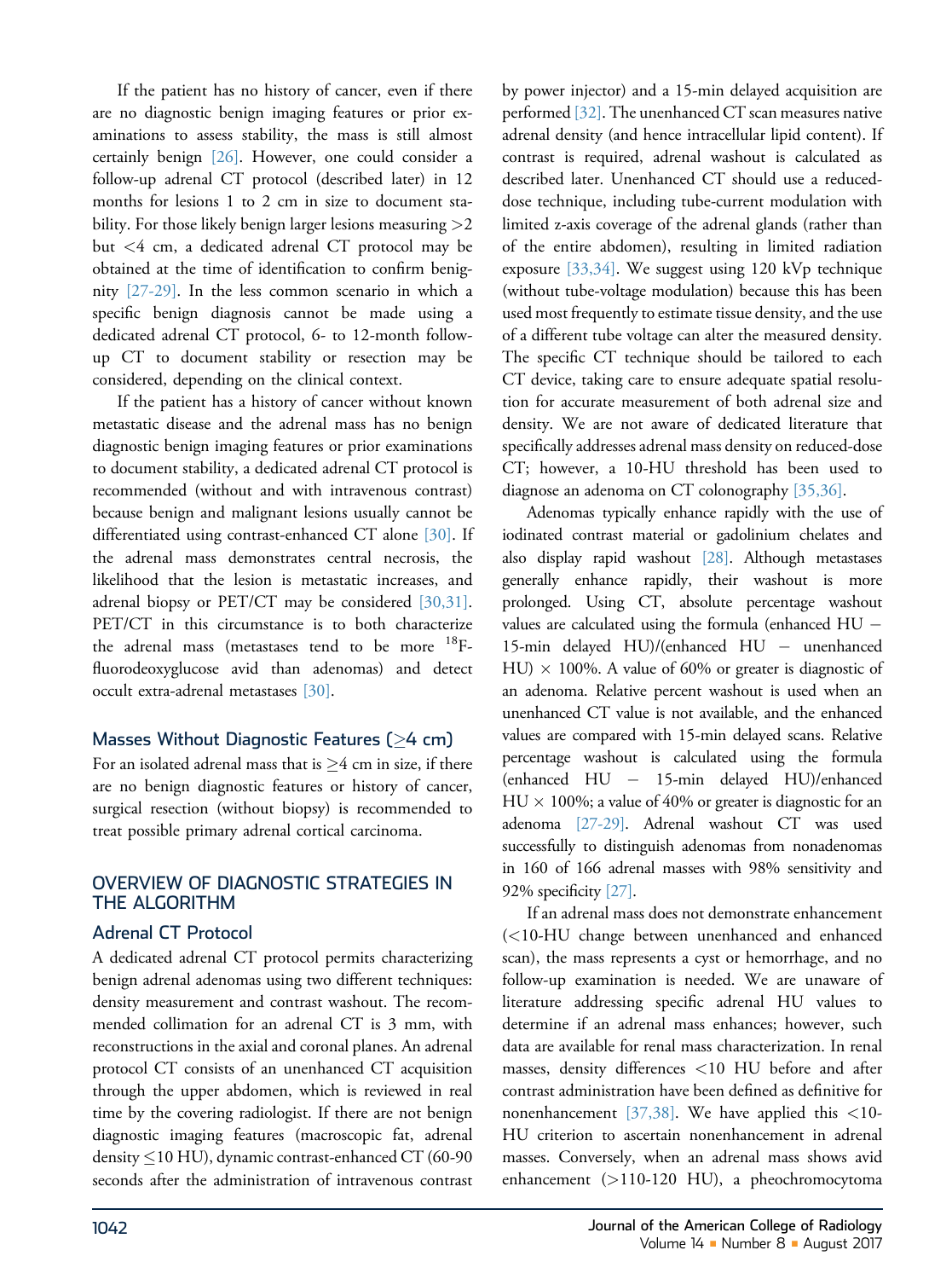should be considered, and biochemical evaluation with serum catecholamines is recommended [39].

## CS-MRI

CS-MRI remains an important tool for diagnosing an adenoma, especially in patients with allergies to iodinated contrast. Although there are some data to suggest that CS-MRI may be slightly more sensitive for the detection of intracellular lipid than unenhanced CT, high-density adenomas (>20-30 HU on unenhanced CT) may remain indeterminate on CS-MRI, and adrenal CT with washout has been shown to outperform CS-MRI [20,40-43]. Therefore, adrenal CT using a dedicated adrenal CT protocol remains the primary tool in the workup of an adrenal mass, carrying the benefit of a "one-stop examination" that uses both density and washout to characterize an adenoma. When choosing between adrenal CT and CS-MRI, there are also practical considerations, such as availability, patient convenience for a single examination, and cost, which usually favor CT. If reduced-radiation dose CT techniques are used to characterize a known adrenal mass (as described previously), the radiation to the patient is likely not significant.

There has been concern for payment denial by insurers requiring that a specific protocol be followed in advance of the CT examination. Specifically, if preauthorization is obtained for a CT protocol without and with intravenous contrast, but only unenhanced CT is performed, insurers could deny payment. Local workflows should be developed in a way that addresses this potential barrier, if it is present.

# Dual-Energy CT

Dual-energy CT is used at many centers and can provide material-specific information about the unique CT attenuation properties of different materials at different energies [44]. The virtual unenhanced density of an adrenal mass, obtained from contrast-enhanced dual-energy CT, has been shown to approximate its true unenhanced density and can be used to diagnose an adenoma, potentially reducing the need for additional studies [45- 48]. The virtual unenhanced density can be higher than true unenhanced density; therefore, a 10-HU threshold may be used to diagnose an adenoma on dual-energy CT. However, manufacturers differ in the methods used to acquire dual-energy images and data. We recommend that users refer to specific up-to-date research about their equipment and protocols.

#### PET/CT

Recent advances in imaging characterization with CT, MRI, and particularly PET/CT have decreased the need for image-guided percutaneous biopsies to characterize adrenal masses [49,50]. In oncology patients, an enlarging adrenal mass, an indeterminate adrenal mass on adrenal CT, and an adrenal mass  $\geq$ 4 cm should proceed with PET/CT or biopsy because the presumed diagnosis is metastatic disease.

## Adrenal Mass Biopsy

The role of adrenal mass biopsy is reserved predominantly to confirm a suspected adrenal metastasis; this procedure has been shown to be safe with a low morbidity [51]. If there are signs or symptoms of pheochromocytoma, plasma-fractionated metanephrine and normetanephrine levels should be obtained before the biopsy [52].

## Endocrine Evaluation

Imaging examinations are useful to separate benign from malignant masses but do not address the functional status of an incidental adrenal mass. Imaging can characterize adrenal adenomas with high accuracy but cannot be used to distinguish hyperfunctioning from nonhyperfunctioning masses [53]. The incidence of subclinical adrenal hyperfunction in the incidentally discovered adrenal mass is not known but has been reported to vary from 5% to 9% [15]. In addition, although pheochromocytomas are rare, one recent study demonstrated that 70% (40 of 57) of surgically proven pheochromocytomas were detected incidentally [54].

Endocrine workup of an incidental adrenal mass is somewhat controversial. Controversies include (1) whether biochemical evaluation should be performed in all patients with incidentally discovered adrenal masses; (2) what biochemical assays to perform; and (3) if initial assays are normal, whether and how often to repeat them. Detailed review of endocrine evaluation is beyond the scope of this article, but on the basis of clinical recommendations from our endocrine and surgical colleagues, we now advise consideration of routine biochemical evaluation for most incidentally discovered adrenal masses [\(Fig. 1](#page-2-0)). Our prior recommendation was to recommend biochemical testing if the patient was hypertensive or had clinical signs or symptoms of adrenal hyperfunction. However, several published guidelines recommend excluding an occult, asymptomatic hyperfunctioning mass for all incidental adrenal masses [2,4,6,15,16]. Current guidelines from the American